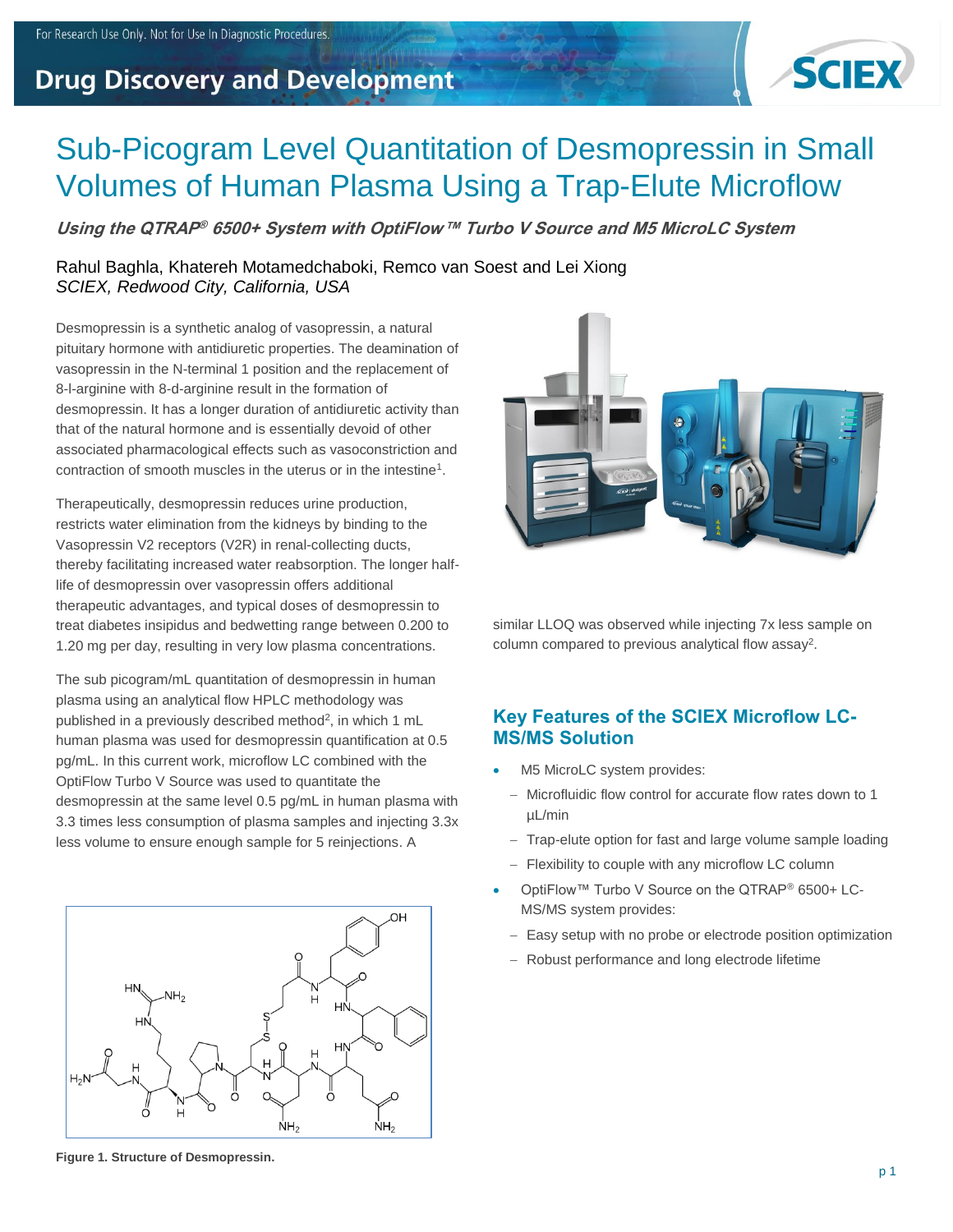

## **Methods**

**Sample Preparation:** The sample preparation method is modified from the previously published technical note<sup>2</sup> to obtain cleaner extracts. Desmopressin spiked human plasma samples in the range from 0.5 to 250 pg/mL, with 25 pg/mL of internal standard were extracted using weak cation exchange cartridges (WCX, Waters). Cartridges were conditioned with 1 mL of methanol followed by 1 mL of 100 mM ammonium acetate in water. 0.3 mL of spiked plasma mixed with 0.3 mL of 5% acetic acid in water was loaded on the pre-conditioned cartridge. After loading, the cartridges were washed with 1 mL of 5% ammonium hydroxide in water followed by 2 mL of methanol. Analytes were eluted using 5% acetic acid in methanol followed by drying under a nitrogen stream at 40 °C. Samples were reconstituted in 0.1 mL of 0.1% acetic acid in water and 15 µL was injected for the LC-MS/MS analysis.

**LC-MS Conditions for Microflow Analysis:** Separation was performed using the M5 MicroLC system in trap-elute mode. Table 1 describes the chromatographic conditions for analyte trapping. Table 2 describes the chromatographic conditions for analyte separation.

MS analysis was performed on a SCIEX QTRAP 6500+ system with OptiFlow Turbo V Source with a 25µm SteadySpray™ electrode. The OptiFlow Turbo V Source requires no physical adjustment of the probe or electrode positions. The optimized MS parameters are listed in Table 3. The data was processed using MultiQuant™ Software 3.0.



**Figure 2. Valve Configuration.** Valve configuration for sample loading (top) and elution (bottom) is shown.

**Table 1: Chromatographic Conditions for Microflow Analysis: Analyte Trapping.**

| <b>Parameter</b>   | Value                                                        |
|--------------------|--------------------------------------------------------------|
| Stationary phase   | Phenomenex Luna 5 µm, C18 Trap Column,<br>$20 \times 0.3$ mm |
| Mobile phase A     | 0.1% acetic acid in water                                    |
| Mobile phase B     | 0.1% acetic acid in acetonitrile                             |
| Flow rate          | $40 \mu L/min$                                               |
| Column temperature | Room Temperature                                             |
| Injection volume   | 15 µL                                                        |

| <b>Time</b> | Flow Rate (µL/min) | %A | %B |
|-------------|--------------------|----|----|
| 0           | 40                 | 90 | 10 |
| 2           | 40                 | 90 | 10 |
| 3           | 40                 | 90 | 10 |

**Table 2: Chromatographic Conditions for Microflow Analysis: Analyte Separation.**

| <b>Parameter</b>   | <b>Value</b>                                                            |
|--------------------|-------------------------------------------------------------------------|
| Stationary phase   | Phenomenex Kinetex 2.6 um, XB-C18 Column,<br>$50 \times 0.3 \text{ mm}$ |
| Mobile phase A     | 0.1% acetic acid in water                                               |
| Mobile phase B     | 0.1% acetic acid in acetonitrile                                        |
| Flow rate          | 5 µL/min                                                                |
| Column temperature | 40 ºC                                                                   |

| <b>Time</b>    | Flow Rate (µL/min) | %A | %B |
|----------------|--------------------|----|----|
| $\Omega$       | 5                  | 90 | 10 |
| 1              | 5                  | 90 | 10 |
| 2.5            | 5                  | 60 | 40 |
| $\overline{4}$ | 5                  | 60 | 40 |
| 4.5            | 5                  | 5  | 95 |
| 10             | 5                  | 5  | 95 |
| 10.1           | 5                  | 90 | 10 |
| 12             | 5                  | 90 | 10 |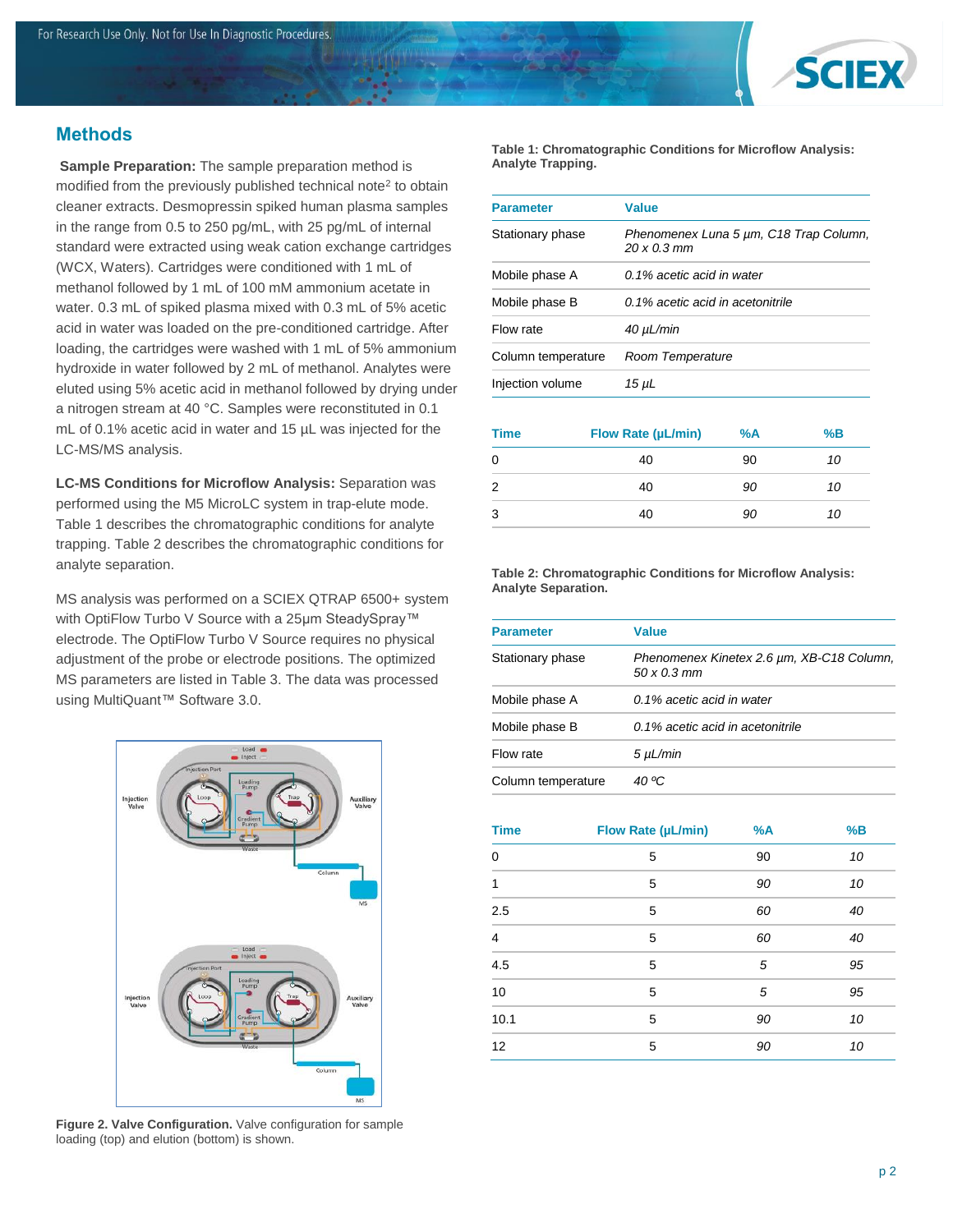

#### **Table 3. MS Conditions for Microflow Analysis.**

| <b>Name</b>                           |              | Q1                  | Q3                                    | DP   | <b>CE</b>    | <b>CXP</b> |
|---------------------------------------|--------------|---------------------|---------------------------------------|------|--------------|------------|
| Desmopressin 1 <sup>1</sup>           |              | 535.4               | 328.2                                 | 50   | 22           | 15         |
| Desmopressin 2                        |              | 535.4               | 794.3                                 | 50   | 27           | 15         |
| Desmopressin $d5^2$                   |              | 537.9               | 328.2                                 | 50   | 22           | 15         |
| <b>Source/Gas</b><br><b>Parameter</b> | <b>Value</b> |                     | <b>Source/Gas</b><br><b>Parameter</b> |      | <b>Value</b> |            |
| Curtain gas:                          | 25           |                     | CAD gas:                              |      | High         |            |
| lon source gas 1:                     | 20           | lon spray voltage:  |                                       | 4500 |              |            |
| lon source gas 2:                     | 20           | Source temperature: |                                       | 100  |              |            |

<sup>1</sup>Most suitable transition for quantification

2 Internal standard transitions

**Table 4: Chromatographic Conditions for Analytical Flow Analysis.**

| <b>Parameter</b>         | Value                                    |
|--------------------------|------------------------------------------|
| Stationary phase         | Phenomenex Kinetex C18 column, 50 x2.1mm |
| Mobile phase A           | 0.1% acetic acid in water                |
| Mobile phase B           | 0.1% acetic acid in acetonitrile         |
| Flow rate                | $0.5$ ml /min                            |
| Column temperature 40 °C |                                          |
| Injection volume         | 15 µL                                    |

| <b>Time</b> | <b>Flow Rate</b><br>(ml/min) | %A | %B |
|-------------|------------------------------|----|----|
| $0.0\,$     | 0.5                          | 95 | 5  |
| 1.0         | 0.5                          | 95 | 5  |
| 2.5         | 0.5                          | 60 | 40 |
| 3.0         | 0.5                          | 60 | 40 |
| 3.5         | 0.5                          | 5  | 95 |
| 8.0         | 0.5                          | 5  | 95 |
| 8.1         | 0.5                          | 95 | 5  |
| 10.0        | 0.5                          | 95 | 5  |

*LC-MS Conditions for Analytical Flow Analysis:* To identify the sensitivity difference between analytical flow and microflow analysis, each sample was analyzed using a QTRAP 6500+ system coupled with an ExionLC™ AD HPLC system. Table 4 describes the liquid chromatography conditions for analytical flow analysis. The MRM parameters are identical as the microflow analysis (Table 3). The source/gas parameters were optimized at 0.5 mL/min flow rate and summarized in Table 5. The data were processed using MultiQuant Software 3.0.

#### **Table 5: MRM Source / Gas Parameters for Analytical Flow Analysis.**

| <b>Source/Gas</b><br><b>Parameter</b> | Value | <b>Source/Gas</b><br><b>Parameter</b> | Value |
|---------------------------------------|-------|---------------------------------------|-------|
| Curtain gas:                          | 35    | CAD gas:                              | High  |
| lon source gas 1:                     | 55    | Ion spray voltage:                    | 5500  |
| lon source gas 2:                     | 60    | Source temperature:                   | 500   |

#### **Results**

In order to achieve the desired assay sensitivity with less sample volume, a microflow chromatographic technique and ion exchange SPE based sample preparation method were implemented. A 5 µL/min LC flow rate was applied for improved ionization efficiency. The MRM parameters for desmopressin and desmopressin-d5 internal standard were optimized. Ion exchange SPE based sample preparation was optimized to achieve cleaner samples resulting in minimum matrix effect in lower flow rates.

With the enhanced method condition, the microflow assay achieved a LLOQ of 0.5 pg/mL for desmopressin quantitation in 300 µL human plasma. This method showed good selectivity: matrix blank samples showed no interference in human plasma (Figure 4). As summarized in Table 6, the assay accuracy is 91.82-104.34% and CV% are well within the acceptance criteria as per FDA bioanalysis guidelines for all tested samples. The calibration curve covered 3 orders of magnitude (0.5-250 pg/mL) (Figure 5) and displayed linearity with a regression coefficient (r) of 0.997 using a weighting of 1/x2 (Figure 5).

Analyte retention time and internal standard peak retention times were consistent, with both eluting at approximately 3.3 min for microflow and 2.3 min for analytical flow analysis.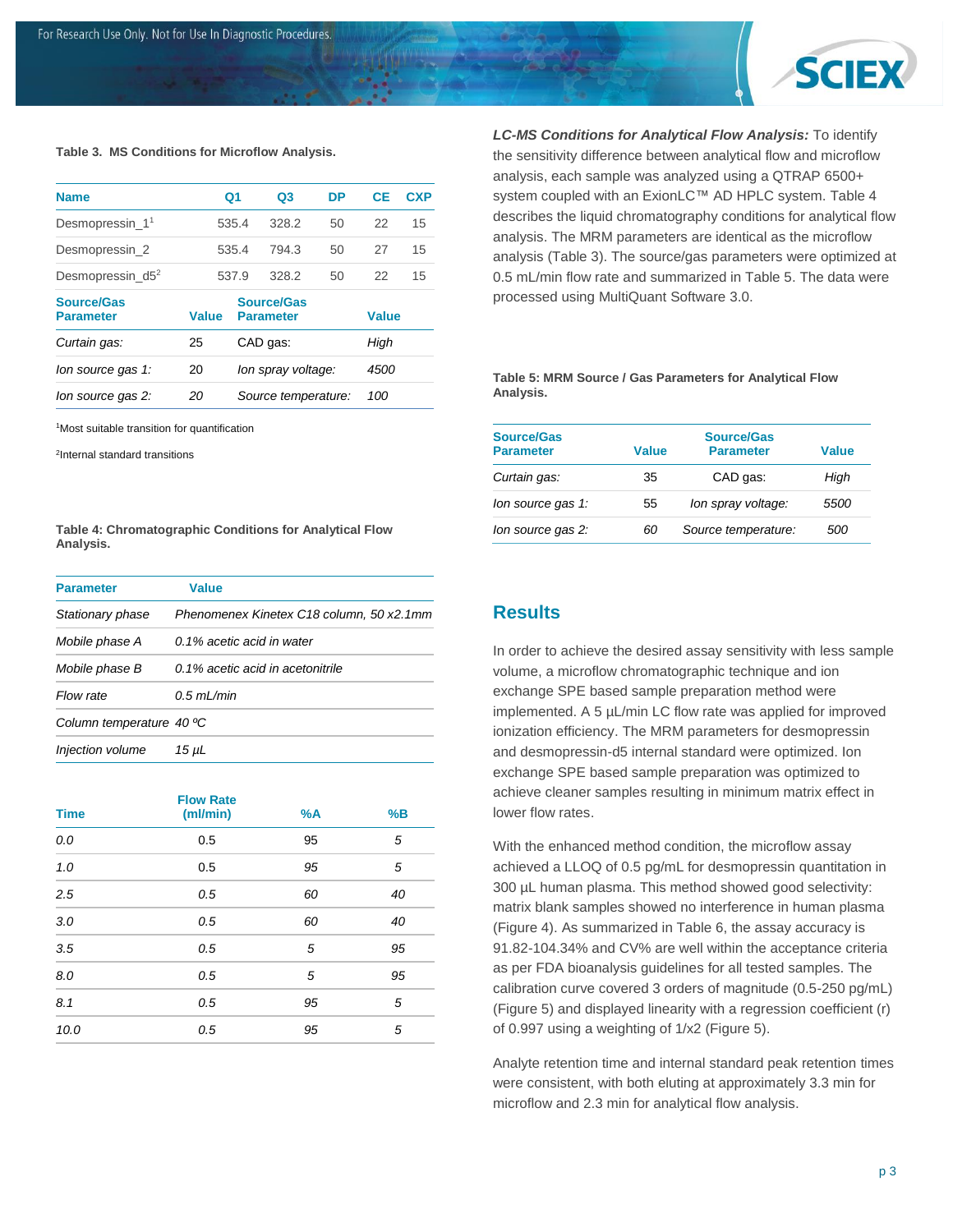



**Figure 4. Extracted Ion Chromatograms of Desmopressin in Extracted Human Plasma using Microflow LC.** Data is shown for the A) double blank; B) blank; C) 0.5 pg/mL; D) 1.0 pg/mL; e) 2.5 pg/mL f) 5.0 pg/mL.

To determine the sensitivity difference between the microflow and analytical flow analysis, the same set of samples were analyzed with both microflow and analytical flow LC-MS systems with the same injection volume.



**Figure 5. Calibration Curve for Quantitation of Desmopressin in Human Plasma using Microflow LC.** Very good linearity was observed for the concentration range of 0.5 pg/mL to 250pg/mL (r = 0.997).



**Figure 6. Comparing Analytical Flow Results to the Microflow Results.** Extracted ion chromatograms of desmopressin and desmopressin d-5 in extracted human plasma are shown. Analytical flow (A) and microflow (B) XICs for 2.5pg/mL Desmopressin can be compared with Desmopressin-d5 internal standard XICs at analytical flow (C) and microflow (D) rates.

## **Conclusion**

A microflow LC-MS/MS method for the highly sensitive quantitation of desmopressin in human plasma was successfully demonstrated. The QTRAP 6500+ LC system with OptiFlow Source coupled with a M5 MicroLC system provides reliable quantitation of desmopressin at the 0.5 pg/mL level with high reproducibility, high throughput and minimum source optimization requirements. The developed microflow LC method allowed for a reduction of the amount of plasma used with a factor of 3x due to improved sensitivity compared to a previously described method<sup>2</sup> using analytical flow LC, while achieving the same LLOQ.

#### **Table 6: Quantitation Summary for the Microflow LC Experiment.**

| <b>Actual Conc.</b><br>(pg/mL) | <b>Calculated Conc.</b><br>(pg/mL) | Accuracy (%) | CV(%) |
|--------------------------------|------------------------------------|--------------|-------|
| 0.5                            | 0.5                                | 99.85        | 15.10 |
| 1.0                            | 1.0                                | 104.34       | 6.46  |
| 2.5                            | 2.3                                | 91.82        | 1.94  |
| 5                              | 4.9                                | 97.86        | 8.40  |
| 10                             | 9.7                                | 96.64        | 1.01  |
| 20                             | 19.6                               | 98.03        | 2.22  |
| 50                             | 51.0                               | 101.94       | 1.58  |
| 100                            | 103.0                              | 103.04       | 4.47  |
| 200                            | 206.5                              | 103.25       | 1.29  |
| 250                            | 258.1                              | 103.23       | 1.49  |